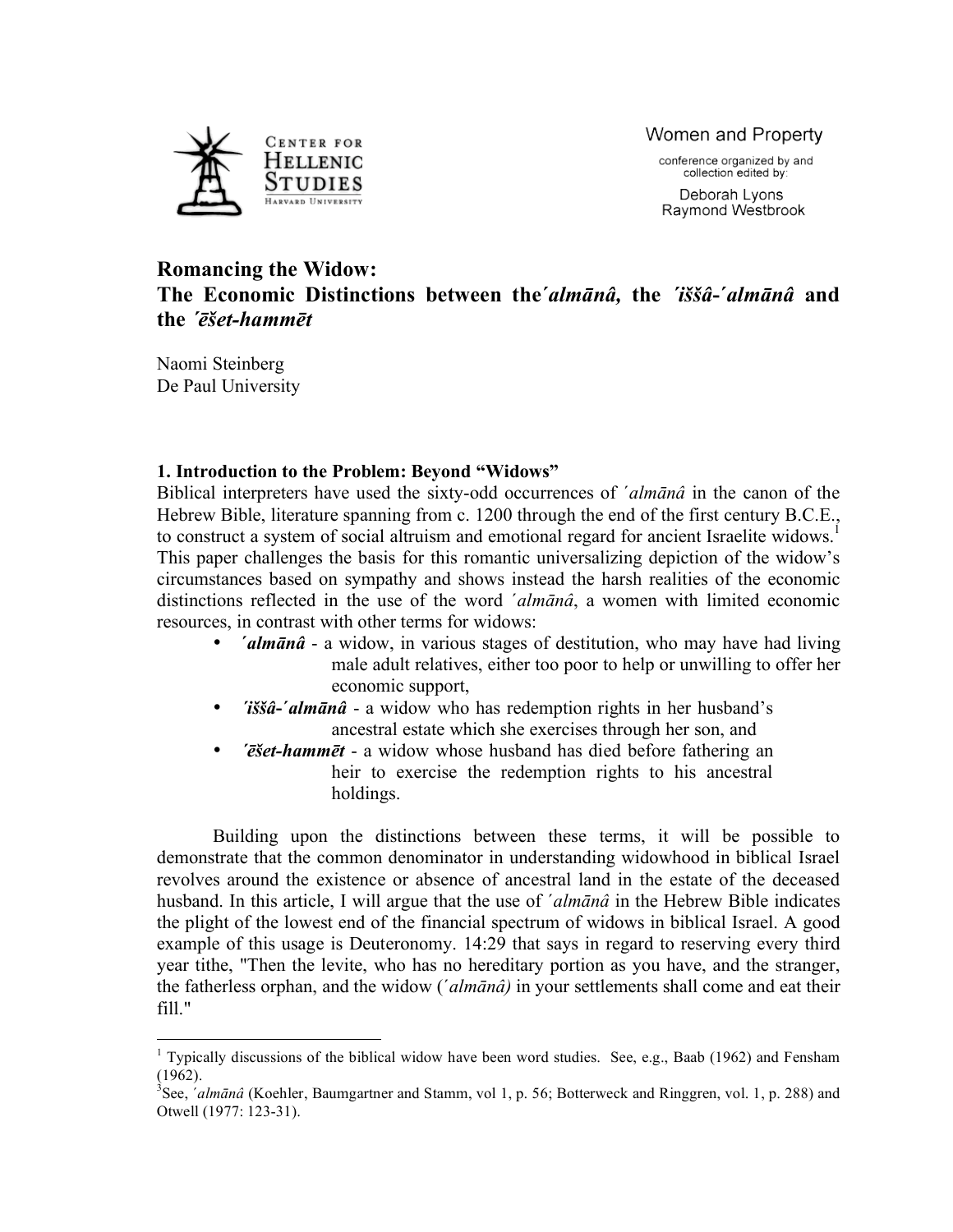The differences that separate one group of ancient Israelite widows from the next<sup>3</sup> will be developed and the implications for interpreting biblical texts and understanding widowhood in the biblical text are explained. These interpretations are enhanced by combining the historical results of etymological analysis with the ahistorical results of cross-cultural studies on patrilineally organized societies. We will see that the issue relevant in categories of widowhood is the existence of patrilineal support on the husband's side through land in his estate. For each category, we will see that it is consistently used in the manner indicated above and there are no other places where it could have been used but wasn't.

The history of attempts to understand the economic destitution that was the everyday reality of the ´*almānâ* widow, and to appreciate the stages of widowhood, as well as to bring ritual studies to bear on issues such as the clothing of widows that distinguished them from other women, only skims the surface of the complex data in the Hebrew Bible.<sup>4</sup> Further work may expand the inquiry to aliens and orphans as in Exodus 22:21-22 and elucidate the use of the often mentioned conjunction of aliens, widows, and fatherless orphans, united by their landlessness. The implications of such study will contribute to the larger project of reconstructing the social world of ancient Israel.

# **2. A Cross-Disciplinary Analytical Model**

Support Systems

We start by building a sociological model for analyzing the biblical material. A survey of cross-cultural perspectives reveals that support systems for widows can be separated into four overlapping support categories: (1) economic, (2) service, (3) social, and (4) emotional. Support is defined as "any object or action that the giver and/or receiver define as necessary or helpful in maintaining a style of life. A support system is a set of similar supports and a support network consists of those persons and groups who provide these supports."*<sup>5</sup>* These categories of support can be further divided into two types: formal and informal support.

# Background Socio-Economic Principles

Our interest here is in economic support, a broad category whose precise components vary cross-culturally, but one that refers to the general economic resources by which a widow either supports herself or through which she receives economic support.<sup>6</sup> In

 $\frac{1}{4}$ <sup>4</sup>This may be suggested by the biblical injunction not to take the widow's garment as a pledge, e.g., Deuteronomy 1:21. Cross-cultural studies reveal the symbolic importance of clothing as an indicator of the stages of mourning and widowhood, and I intend to study this topic in future research. For the present, one notes that the significance of clothing is culturally determined. Thus the interpreter must analyze the clothing of biblical widows in light of the construction of gender in ancient Israel in order to grasp the particular meaning of women's garments as indicators of her widow status. On this subject in cross-cultural analysis, see, e.g., Goody (1962).

 ${}^{5}$ Lopata (1987: 4).

<sup>&</sup>lt;sup>6</sup>Interestingly, there are very few references to providing economic support for an ancient Israelite widow, and those that exist are all found in Deuteronomy. Deuteronomy 14:29; 24:17, 19, 20-21 and 26:12-13 concern tithing provided for widows; this issue will be discussed below. One notes with surprise that the widow is not mentioned in Deuteronomy 15:11 as being among those deserving of economic help. Other biblical references that have economic implications pertain to providing food (e.g., Deuteronomy 16:11, 14) or economic resources for the widow; these texts are the subject of analysis in this study. However, all of the rest of the occurrences of the ´*almānâ* in the Hebrew Bible focus on the social or legal protection due to the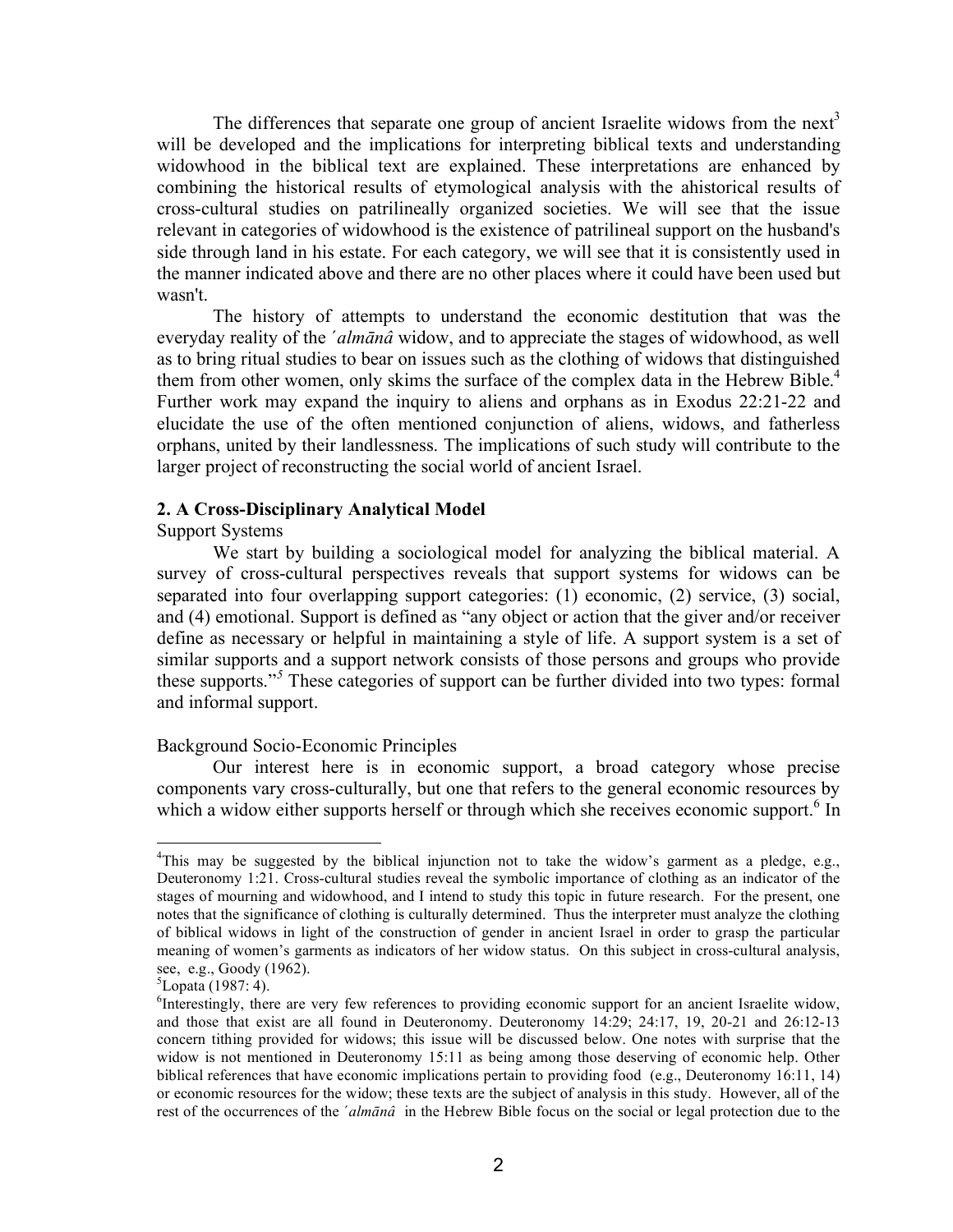the biblical world, the following set of socio-economic principles shape the economic support dynamics of a marriage:<sup>7</sup>

- 1. A primary concern in ancient Israel is patrilineal descent from one generation of men to the next.
- 2. Marriage is an economic arrangement whose purpose is the production of lineal descendants to the patrilineage. The biblical texts reveal a preference for vertical inheritance between the generations of the men of the patrilineage. The preferred marriage pattern is between spouses descended from the same patrilineage, with the couple residing patrilocally, and both of them bringing property to the conjugal fund on which the marriage is based. In such a case of patrilineally related spouses, the marriage reinforces kinship links and is categorized as an endogamous marriage.
- 3. A woman who brings property to the marriage, typically in the form of dowry moveable goods transferred to her by her family at the time of marriage-- has rights in the marriage which make the marriage more difficult to dissolve, which guarantee her male offspring inheritance rights to their father's estate and which entitle her to be labeled a primary wife. The existence of a bridal dowry guarantees the woman economic rights that protect her against her husband's dissolution of the marriage, particularly when she has borne a male child to her husband. In the endogamous marriages in the Hebrew Bible, this dowry may include land (e.g., Judges 1:11-15).
- 4. A secondary wife is a woman without an economic foundation in marriage; she should be identified as a concubine whose primary function is for procreation or sexual pleasure for her husband.<sup>8</sup> Without property as a rationale for reinforcing lineage connections, marriage often is outside the kinship group and is labeled exogamous. In the case of this secondary union as a strategy for obtaining an heir (when the primary wife is barren) to the husband's estate, the secondary status of the woman is separated from the status of primary heir of her son who is reckoned as the heir to the biological father and his primary wife.<sup>9</sup>
- 5. The vertical inheritance patterns whose economic interests are emphasized in the biblical text are those of the patrilineage descended from Terah, whose vertical line extends through Abraham, and then Isaac and Jacob.
- 6. In a society with strict patrilineal kinship boundaries, mothers tend to develop the loyalties of their sons where marriage patterns tend toward men marrying women younger than themselves, who will then likely predecease their wives, causing the widow to rely on her son for informal or formal economic support.
- 7. Women can control<sup>10</sup> and inherit property, including land. For example, in the case of the unmarried daughters of Zelophehad (Numbers 27:1-11; 36:1- 12) daughters inherit their father's land until such a time as it can pass to

<sup>9</sup>Steinberg (1993).<br><sup>10</sup>E  $\alpha$  - Proverbs 31  ${}^{10}E.g.,$  Proverbs 31:10-31.

 $\overline{a}$ 

widow in order to shield her from social and legal injustice and are generalizations, if not the fixed formula regarding "the stranger, the fatherless orphan, and the widow."

These principles are discussed by Steinberg (1993: 5-34). For discussion of the historical developments of the ancient Israelite household, see the essays in Perdue, Blenkinsopp, Collins, Meyers (1997).

In discussing the term *pîlegeš,* Ackerman (1998:236) argues that "in the Bible the term 'concubine' either can mean a woman who is part of a man's harem but is not one of his actual wives, or it can mean a woman who is married to a man as a secondary wife." In the present work, my understanding of the structure of Israelite marriage interprets concubine in the sense of a secondary wife.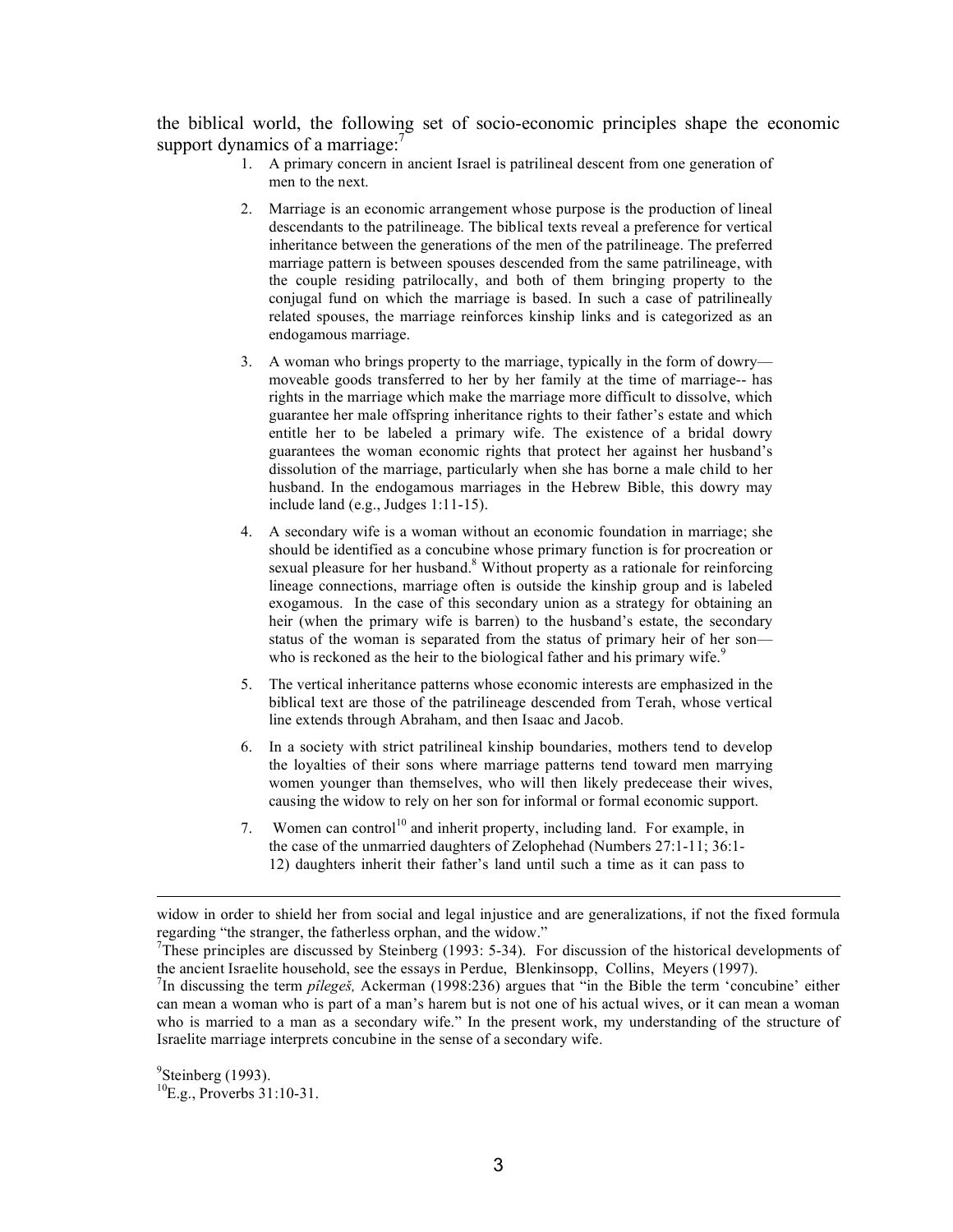sons borne by them in endogamous marriages. They may inherit with their brothers (Job 42:15). Or, to take another example, from the book of Ruth, the land that is inherited by the man who exercises his levirate responsibilities is redeemed through the woman whose interests are tied to her husband's property until such a time as an agnatic heir is born.<sup>11</sup>

## Properties of a Widow

In building a model to reflect the condition of widows in the biblical world, we need to identify the properties of the widow and her situation that will determine her circumstances. <sup>12</sup> Here we identify some of these properties and their values sufficient for this paper and leave a fuller elaboration of them for further work. A more complete study would expand the list of properties and examine how their variation in different cultures affects the condition of widows.<sup>13</sup> In the list of following properties, the name of the property is followed by some of its values in parenthesis.

- **Type of Wife** (primary, secondary)
- **Family Property** (land, livestock, other marketable goods, no property)
- **Wife's Property Brought to Marriage** (land, money, livestock, other non-used up goods, goods already used up, none)
- **Progeny** (son, sons, daughter, daughters, no living children)
- **Patrilineal Family of Marriage** (father-in-law present, brother-in-law present, other patrilineal relatives present, no patrilineal relatives because of lack of obligation)
- **Patrilineal Family of Birth** (father's household available, father's

household not available by law, father's family not available by choice)

 **Female Property Ownership** (allowed before marriage; not allowed when married; allowed when married)

The ´*almānâ* widow in the biblical texts is a widow that has no obligated basis of support from the patrilineage of her husband and has limited economic resources at her disposal but who may have a patrilineal birth family to return to if they agree to take her back (as was the case with Naomi's daughters-in-law) perhaps with the return of the dowry

<sup>&</sup>lt;sup>11</sup>I agree with Westbrook (1991: 58-67), who argues that redemption and levirate marriage go hand-in-hand, and that without the inheritance of landed property there is no rationale for a relative of the deceased to father a child for the widow. At the time such a child is born, rights to the patrimony of the deceased are vested in the infant heir.

 $^{12}$ From a modeling standpoint, the list of properties above is the basis for classifying cultures and for using the classifications for cross-cultural analysis. For another model, see Whyte (1978). The issues that Whyte addresses as a question  $(p. 65)$ , I have listed as properties.

 $13$ Most relevant for interpreting the biblical data is anthropological work on the relationship between marriage and patrilineal descent as it shapes inheritance patterns cross-culturally; see Goody (1976; 1990).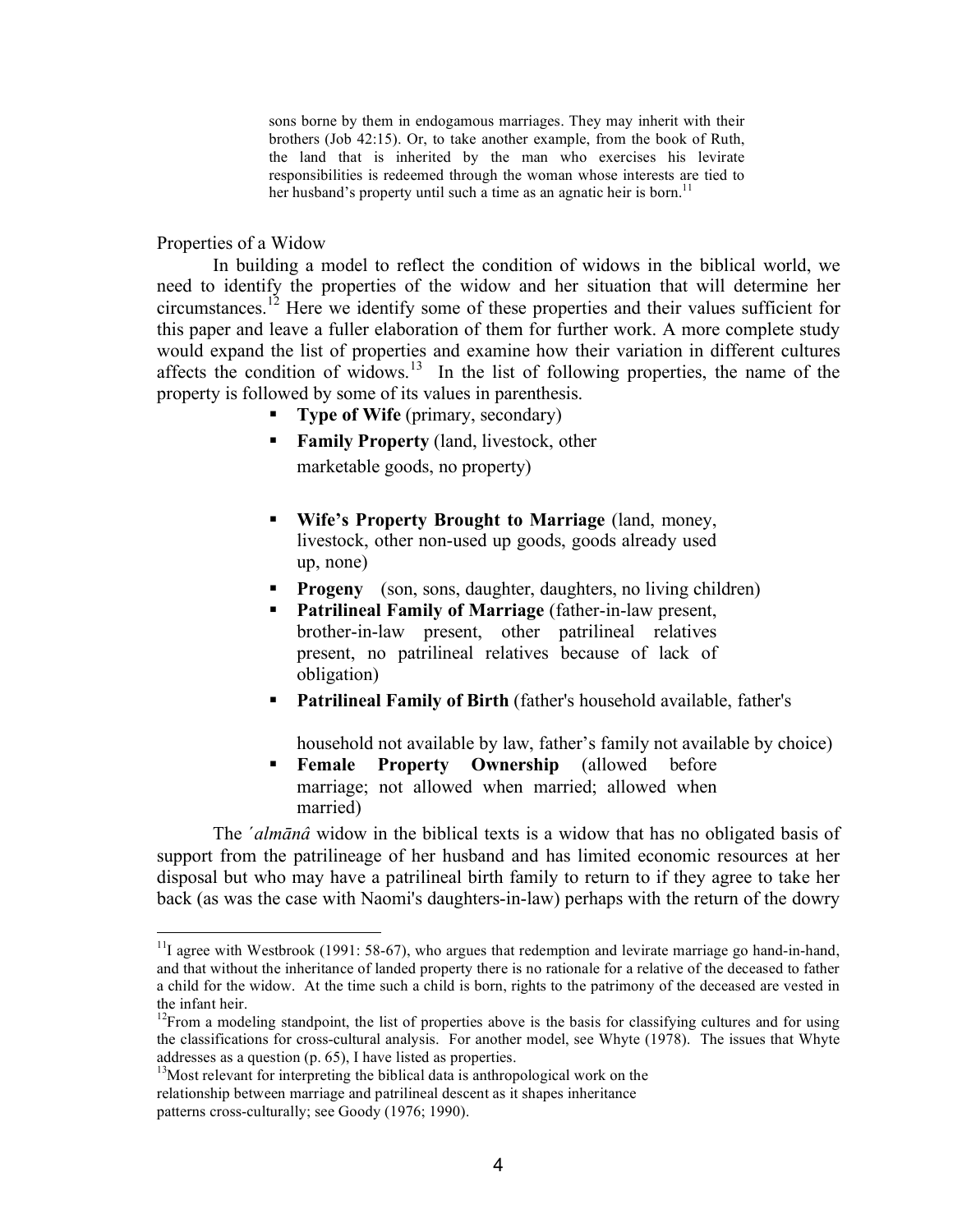and bride price (a typical custom of the period). The case of a priest's daughter "married to a stranger" in Leviticus 22:13 is particularly instructive in this regard, "But if a priest's daughter is widowed or divorced, without offspring, and returns to her father's house, as in her youth, she may eat of her father's food. No lay person shall eat of it." A married woman, even a priest's daughter, belongs to her husband and his patrilineage after his death. However, when she is without patrilineal support on her husband's side after his death and without a son, she may end up with her biological family as a dependent ("as in her youth") and may find economic support there. The emphasis on "as in her youth" highlights that she can still be considered a part of her father's family for purposes of eating sacred offerings, which she cannot eat while her (non-priest or "stranger") husband or children are alive. In fact, it seems to be the case that she cannot eat sacred food if she ever had any children. However, presumably, she may return to her father's house and not eat sacred food, but other food purchased for her. In this regard she is worse off than a person purchased by her priestly father who can eat the sacred food (Leviticus 22:11)! Here, with her (non-priest or "stranger") husband deceased, she can eat the sacred offerings only if she has not had children, and acts as a dependent under her father's direction "as in her youth." Thus, after a woman moves from her family of birth to her family of marriage, her biological family is not obligated to take her back. Her own father is no different than anyone else that chooses to care for the widow in this respect.

Further evidence for this understanding of the circumstances of the ´*almānâ*  widow are based on correct interpretation of Genesis 38, and the reference to Tamar as an ´*almānâ* widow—rather than an *´ēšet-hammēt*—in light of the surviving son Shelah in the family of Judah and Judah himself, after the deaths of both Er and Onan. On first reading, it appears that Tamar is labeled by Judah as an ´*almānâ* widow in the context of a pending levirate marriage. However, the term ´*almānâ* widow applies to a woman whose biological family may choose to take her in after the death of her husband, and Judah advocates just such a return. More importantly, Judah's conceit is that he wants Tamar to act as if she does not have any support from his patrilineage. His choice of widow terminology reinforces his deceit and indicates that he has no intention of assuming his levirate obligations. Judah's words show his true intentions!<sup>14</sup>

The conclusion to be drawn from the above analysis is that in terms of the list of properties in the model to describe the ´*almānâ* widow we have:

- **Family Property** = limited property
- **Wife's Property Brought to Marriage** = none, or goods mostly used up
- **Progeny** = may have living children
- **Patrilineal Family of Marriage** = patrilineal relatives may be alive but either cannot or will not support the widow
- **Patrilineal Family of Birth** = father's household not available by law or father's household not available by choice

<sup>&</sup>lt;sup>14</sup>Study of figurative references to widowhood, such as 2 Samuel 20:3, are beyond the scope of the present inquiry. Cities are figuratively referred to as being widowed in Isaiah 47:9 (Babylon) and Jeremiah 51:5 (Israel and Judah).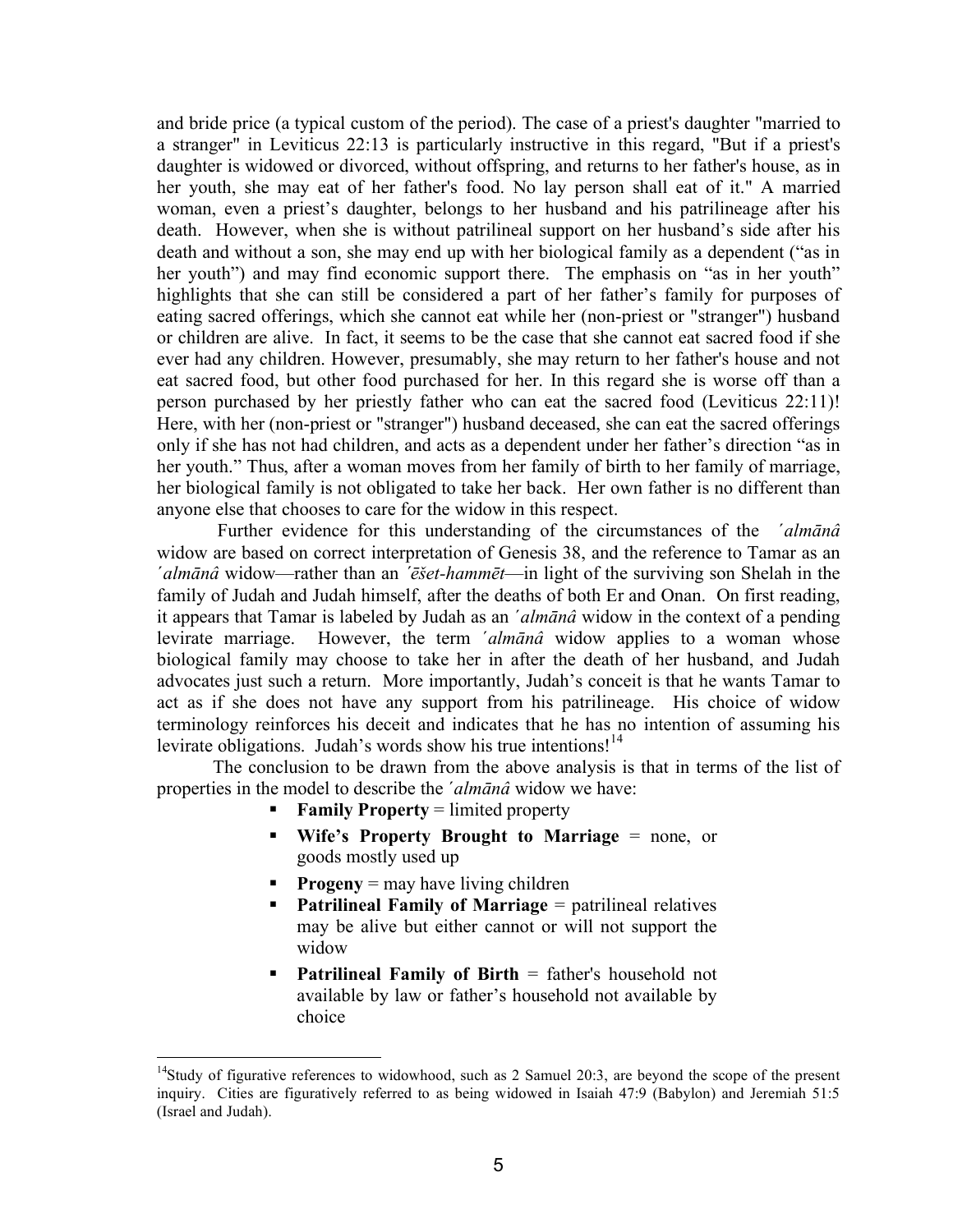All other widows, such as the *´ēšet-hammēt* in Deuteronomy 25:5 or the *´iššâ*- ´*almānâ* in 2 Samuel 14 we characterize in this paper as inherited widows, i.e., widows with some means of support identified by the above properties. Biblical research generally collapses three different textual descriptions of widows, the ´*almānâ,* the *´ēšet-hammēt* or the *´iššâ*-´*almānâ* into one English word, "widow" and thereby masks the biblical categorization that depends on the widow's access to her husband's property. Because of this conflation of Hebrew terms, scholars have failed to nuance the economic circumstances that separate one category of widows from the next. To avoid this terminological confusion, henceforth we will distinguish between the ´*almānâ* widow, a widow with limited economic support, and either the *´iššâ*-´*almānâ,* an inherited widow with sons, or the '*ēšet-hammēt*, an inherited widow without sons.<sup>14</sup>

### The Meaning of *´almānâ*

The excellent work of Paula Hiebert explored the ancient Near Eastern etymological history of the root of the biblical term *´almānâ*. Based on her etymological studies and the usages and contexts of the ancient Near Eastern data, with a particular focus on Middle Assyrian legal material, Hiebert concluded that the status of *´almānâ*  defines those widows who were bereft not only of a husband, but who had neither a son nor a father-in-law to protect them against the social and economic vulnerabilities of being a woman alone. <sup>16</sup> Such a woman was in a dire economic situation, whether there were family property or not, because when her husband died, a woman was unable to inherit property beyond the dowry that she brought to the marriage—property that would probably not sustain her for long. In the case of a widow whose husband died leaving inheritable property, the widow remained as a continuing part of the patrilineal property and the legal standing of her marriage did not dissolve upon the death of her spouse. Thus, Hiebert determines that existence for a Mesopotamian widow would have been precarious at best, and that her well-being would have depended on whether or not she had a son or father-inlaw to care for her after the death of her husband, the son being the one eligible to inherit property from the deceased, because a woman cannot inherit property. The Mesopotamian widow without inheritable property would have depended on whatever minimal economic welfare the state institutions of Palace and Temple provided for her.<sup>17</sup>

# **3. The** *´almānâ* **and Other Biblical Widows**

l

The foregoing discussion provides a background against which we now set out to look at some of the biblical texts referring to *´almānâ* and to other types of widows, i.e., inherited widows. This extends Hiebert's study to cases in the biblical data where there are modified occurrences of the *´almānâ* that separate one group of ancient Israelite widows from the next, and considers the implications of the differences for interpreting biblical texts. In particular, in the Hebrew Bible we have three primary types of widows:

- *´almānâ* a widow with limited economic support
- *´iššâ*-´*almānâ* an inherited widow with sons

<sup>16</sup> She studies Akkadian *almattu,* Ugaritic´*lmnt,* Phoenician ´*lmt,* Aramaic ´*armaltā'* , and Arabic *'armalat*; see Hiebert (1989).

<sup>&</sup>lt;sup>17</sup> Harris (1992). See also, Hamilton, "Marriage (Old Testament and Ancient Near East)" (1992) and van der Toorn (1995) On this basis, Otwell (1977: 125) argues that in the Hebrew Bible ´*almānâ* is from the root *´lm* "to be silent."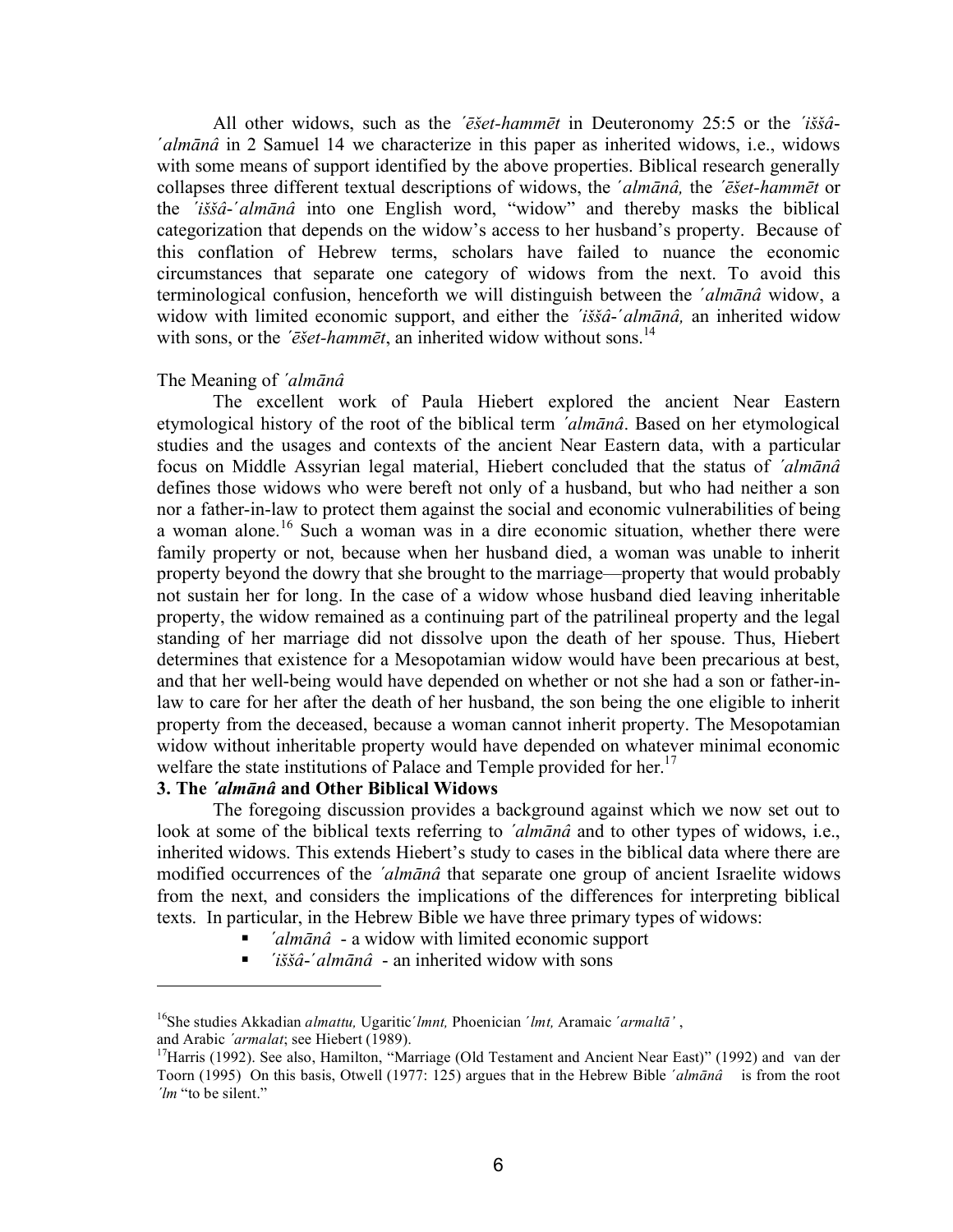*´ēšet-hammēt* - an inherited widow without sons

As we will discuss in examples below, the phrases *´iššâ*-´*almānâ*, found in 2 Samuel and elsewhere and *´ēšet-hammēt*, used in Ruth 4:5 and Deuteronomy 25:5 should be defined as "inherited widow." In other words, both phrases are meant to indicate that a woman is NOT an *´almānâ* widow. In contrast to the *´almānâ* widow stands the women who have redemption rights in their husband's property, whose legal protection by this property is jeopardized for one reason or another. The difference between the two terms *´iššâ*-´*almānâ* and *´ēšet-hammēt* rests in whether or not a son is alive to exercise the rights of redemption for this land. The four references noted below to the *´iššâ*-´*almānâ* all specifically mention that the widow named has a son, but the*´ēšet-hammēt,* used in Ruth 4:5 and Deuteronomy 25:5, envisions the circumstances of an inherited widow without a son $^{18}$ 

#### *´iššâ*-´*almānâ*

In the Hebrew Bible there are four widows with sons, who are referred to as *´iššâ*- ´*almānâ,* an "inherited widow, with sons." These four are: 1) the wise woman of Tekoa (2 Samuel 14:5); 2) the mother of Hiram of Tyre, who is introduced as being "the son of an *´iššâ*-´*almānâ* of the tribe of Naphtali" (1 Kings 7:14); 3) the mother of Jeroboam, first monarch of the Northern Kingdom, whose genealogy indicates he is "the son of Nebat, an Ephraimite of Zeredah, a servant of Solomon, whose mother's name was Zeruah, an *´iššâ*- ´*almānâ* " (1 Kings 11:26); and 4) the woman of Zeraphath (1 Kings 17:8-24), who is identified both as an *´iššâ*-´*almānâ* (vv. 9-10) and as an *´almānâ* widow (v. 20). In the first three cases, the sons presumably are providing substantial and adequate support for their mothers.<sup>19</sup>

This brings us to the final example (1 Kings 17:8-24), the widow of Zeraphath whose surviving son is brought back to life by Elisha at the very point when he is thought to be dead (possibly he is sick due to malnourishment because the story suggests that the woman and her son have only one meal left before starvation), i.e., the very point in the story when the death of the child turns the *´iššâ -´almānâ,* a widow with a son, into an *´almānâ* widow, a woman with very limited economic resources for survival. This issue of the occurrence of two distinct widowhood labels attached to the same individual ultimately conforms to the thesis of this study by its use of the term *´almānâ* at the point when the woman's son is depicted as dead, and thus the house that she holds in trust (v. 17 identifies her as the keeper of the house) until her son is old enough to inherit it passes out of her control. The shift in terminology regarding the woman signals the question of how she will survive after the death of her son.<sup>20</sup>

*zônâ* from the *´iššâ- zônâ.*

<sup>&</sup>lt;sup>18</sup>The phrase indicates that the woman is part of the inheritance that passes to the nearest kinsman of the deceased.

 $19$ In 1 Kings 2:13-25, after the death of David, Bathsheba is never referred to as a widow, but is instead identified by her relationship with Solomon, i.e., she is "the mother of Solomon (v. 13). Possibly the widow terms discussed in this article were not ever applied in the strata of the ruling elite because economic issues never plagued people at this level in the economic hierarchy, e.g., the terms are also missing with regards to Abigail (1 Samuel 25:1b-42). Another example of a woman of wealth, who we may speculate may have been a widow but is never so identified, is Micah's mother who has lost her eleven hundred pieces of silver  $($ Judges 17 $).$ 

 $^{20}$ Possibly others may now find economic (or other) distinctions separating the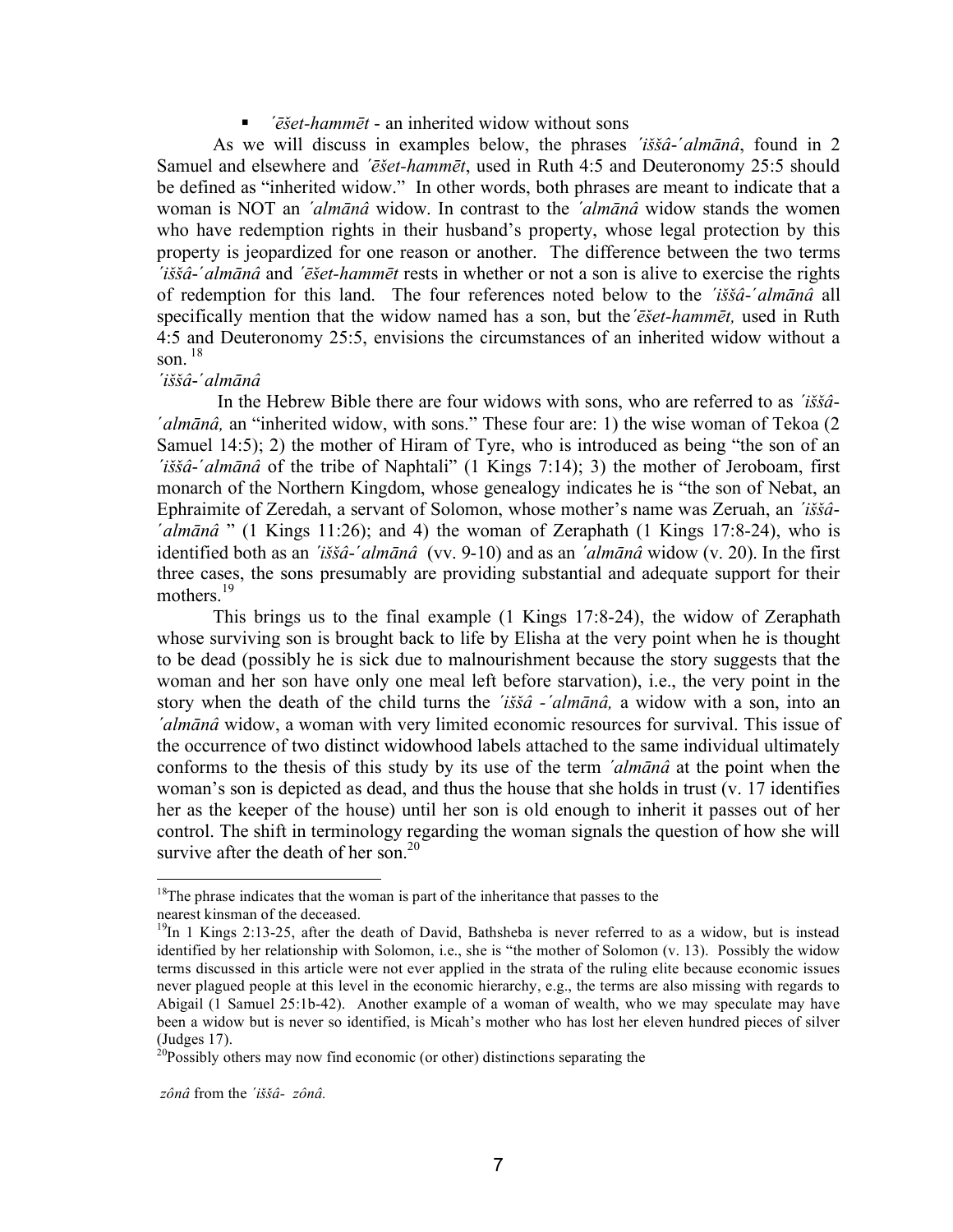The *'iššâ* - 'almānâ of Tekoa<sup>21</sup>

The narrative of 2 Samuel  $14^{22}$  tells of a woman from the village of Tekoa, who is hired by Joab to tell a fictitious story that is designed to bring about a reconciliation of David and his son Absalom, who has been banished for killing David's other son Amnon, who had raped David's daughter Tamar. In preparing the wise woman to tell her story that is aimed at bringing David to self-judgement, Joab charges her in verse 2 to behave like a mourner (*hith'abbelî-nā')* and to dress herself in mourning garments (*welibšî-nā ́ bigdê-́- ΄ēbel*), instructions emphasizing the root *´bl*, "to mourn."

Joab's instructions here are worthy of comment because they contrast with the circumstances in Genesis 38:14, where Tamar, daughter-in-law of Judah, changes out of her widow clothing (*bigdê-´almenûtah*) before going out to meet her father-in-law. <sup>23</sup> I believe that the difference here between garments of mourning and garments of the *´almānâ* widow is far less confusing than it might initially appear, and suggest that there was a cycle of dress and behavior that accompanies the stages of initial grief from permanent widowhood. The wise woman puts on clothing that signals she is in mourning over the death of her son, but not yet in the state of an *´almānâ* widow because she has another son, whereas the clothing that Tamar shed signals the circumstances of an *´almānâ* widow, a woman without access to her husband's patrilineage—through either a son or the possibility of access to property. In light of Tamar's belief that she would not be called back by her father-in-law Judah in order for Shelah to fulfill his levirate duty, <sup>24</sup>she dresses in garments that the ancient Israelite observer would immediately recognize as those of an *´almānâ,* rather than those of someone in mourning*.* That something comparable to an *´almānâ* uniform existed in biblical Israel is suggested by the terminology in Genesis 38 and finds further support from the injunction, "Do not take a widow's garment (*beged ´almānâ*) as a pledge," (Deuteronomy 24:17b). Additional uniforms may have distinguished other types of widows as well as mourners in Genesis.

I focus on 2 Samuel 14 because in the case of the wise woman of Tekoa, we meet an individual who not only identifies herself as *´iššâ*-´*almānâ,* "an inherited widow with sons" as she prepares to tell her parable to David, but one who feels it is necessary to explain further, "my husband is dead" (*wayyāmot ´îššî*) (v. 5). Are these two phrases synonymous, and if so, why does the woman repeat her widowed status twice?

<sup>&</sup>lt;sup>21</sup>Within the scope of a paper of this length, it is not possible to analyze the two other biblical references to the *´iššâ*-´*almānâ*. I suggest that both the unnamed mother of Hiram of Tyre (1 Kings 7:14) and Zeruah, wife of Nebat, from the northern tribe of Ephraim, the mother of Jeroboam, are referred to as *´iššâ*-´*almānâ,* because they are inherited widows with sons. <sup>22</sup>

<sup>&</sup>lt;sup>22</sup>For further analysis of the many issues raised by this text, see Hoftijzer (1970); Camp (1981); Laffey (1988: 124-26); Carmody, (1988: 45-8); and Willey, (1992: 115-31).

 $23$ On the distinctive clothing of ancient Near Eastern prostititues, see Bird (1989: 134, n. 5 and 135, n. 15). Analysis of this text can be found inThompson and Thompson (1972); Brichto (1973: 16); Westbrook (1977); Niditch (1979); and Fisch (1982). See also Coats (1983: 272-76) for a discussion of the relevant literary forms in this text.

 $^{24}$ Biblical commentators note the discrepancy between the biblical law concerning levirate duty and narrative fulfillment of these responsibilities. But in all societies one must distinguish between texts and practice. That we should not get trapped in the technical terms of law as it relates to practice is emphasized in the writings of both Watson (1998) and Jackson (2000: 70-92).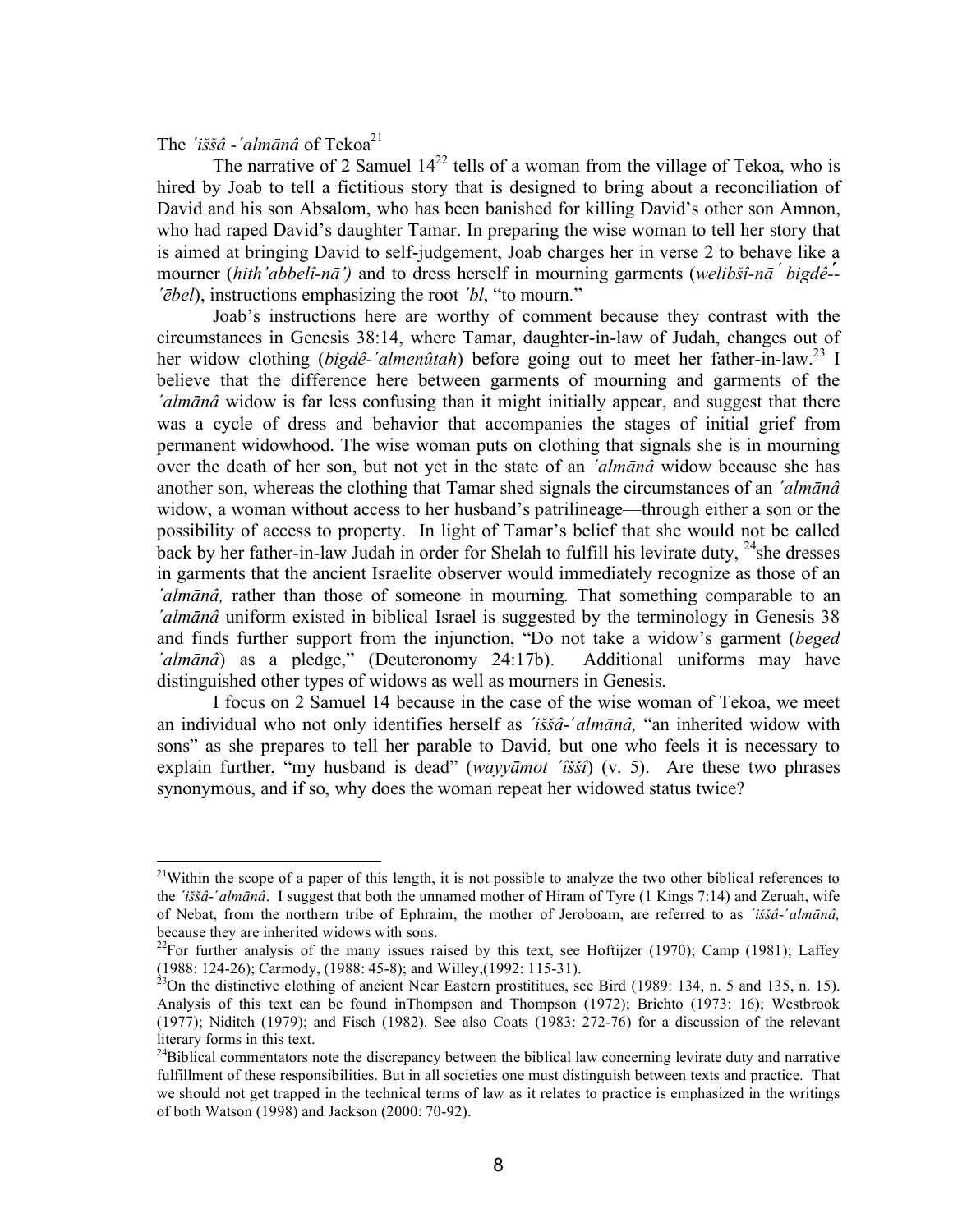In presenting her ruse to the king, the woman of Tekoa is arguing that as *´iššâ- ´almānâ*, her future welfare depends on the life of her remaining son, who is in imminent danger of dying at the hands of patrilineal kinsmen who will kill him to avenge the death of his brother, who he has just killed. Should that death occur, the woman of Tekoa would be in a similar situation to that of Naomi in the book of Ruth. I believe that the Tekoaite woman is indicating that she is too old to be eligible for provisions of the levirate law, and should the second son of the woman from Tekoa die, the woman would be at the mercy of charity from others. Naomi would have been in the same circumstances as the woman of Tekoa vis-à-vis her husband's inheritance, but for the fact that Naomi has Ruth, who is the agent of redemption of Elimelech's patrimony. The woman of Tekoa specifically says in verse 7 that the death of her remaining son would leave her husband, "without name or remnant left on earth." Moreover, earlier in the same verse, she remarks that such a death would mean the death of the heir (*hayyôrēš*) and "would quench my soul surviving ember" (*wekibbû ΄et-gahaltî ´ašer niš'ārâ*). The woman expresses concern not only in the patrilineage but raises the issue of the impact of her son's death on her personal economic circumstances. <sup>25</sup> The woman of Tekoa seems to be indicating that she cannot exercise her proprietary rights towards her husband's land (presumably this is the field the brothers were in when the killing took place) should both sons die, probably because she is too old to do so. Her circumstances remind the reader of Naomi, who argues that her daughters-inlaw should return to their birth homes after their husbands, her sons, die because she is too old to have another husband and bear sons. We can conclude that in her opening statement, the woman says in effect, "I am as good as the *´almānâ* widow, a woman who will be dispossessed, because my husband is dead, my firstborn son is dead, and it looks like my sole surviving son will soon be killed." Thus, the intent of verse 5, with its repetition of the woman's widowhood status, is that the woman will be left with few economic resources should her son die, because her husband is already dead.<sup>26</sup> Her future will be one of destitution without her surviving son for support.

### The *´ēšet-hammēt* and Naomi and Ruth

A good place to begin our analysis of the *´ēšet-hammēt* is with the story of Naomi and Ruth, who are both bereft of their spouses. Neither woman is referred to as *´almānâ*. Ruth is identified as *´ēšet-hammēt* (Ruth 4:5), literally, "the wife of a dead man." This is the same terminology used in Deuteronomy 25:5-10 to identify a woman who has died before her husband has fathered a child and to whom the law of the levirate applies, viz., an inherited widow without sons. $27$ 

In order to understand the dynamics intended by Deuteronomy 25:5-10, and to consider their application in Ruth, it is necessary to investigate the biblical statement of levirate intent, viz., that the child born of a union between the deceased husband's brother and the deceased's widow "shall succeed to the name of the deceased brother, so that his

<sup>&</sup>lt;sup>25</sup> For more on how the dynamics of this text reflect ancient Israelite kinship organization, see Bendor (1996).

 $^{26}$ This repetition may then be a means to emphasize the woman's dire

circumstances; see, Hofitjzer (1970: 421). Possibly synonymous parallelism is an appropriate form of formal speech when addressing the king. One notices the woman's deferential tone towards David when she refers to herself as his maidservant: *΄āmâ* (vv. 15,16) and *<sup>š</sup>iph<sup>â</sup>* (vv. 6, 7, 12, 15, 17,19). <sup>27</sup>

<sup>&</sup>lt;sup>27</sup>For general background on the levirate principle, see, Kalmin (1992: 296-97). That the circumstances of the levirate widow are distinct from those of other widows is discussed in Wegner (1988: 97-113; 138-41). On the Deuteronomic formulation of this law, see Merendino (1969: 318-20) and Seitz (1971: 124-25).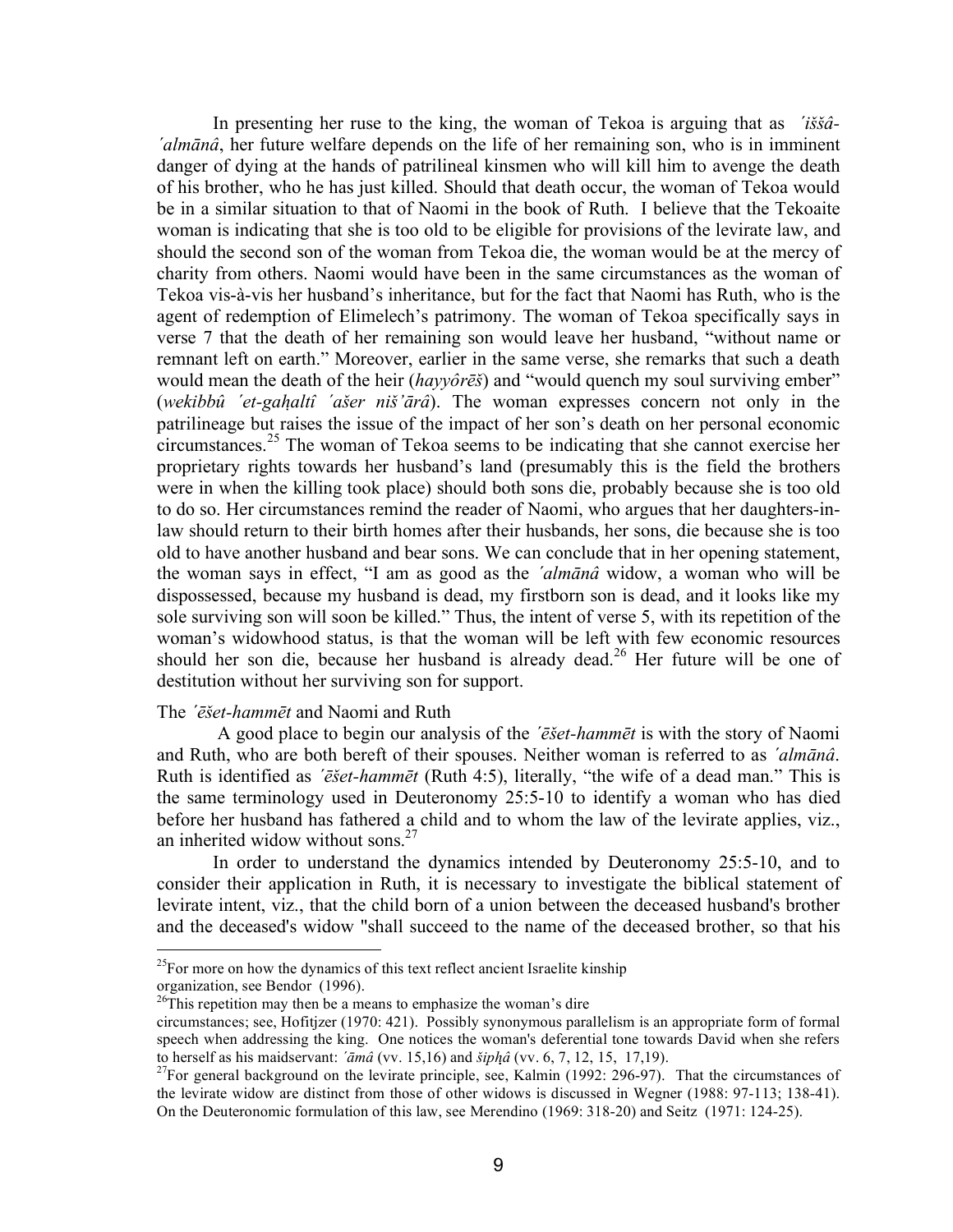name may not be blotted out of Israel" (Deuteronomy 25:6). The law of the levirate is designed to provide a child<sup>28</sup> who will serve the social and economic interests of the dead man by functioning as the heir who perpetuates the name, the property, and the inheritance of the kinship unit to which the deceased belonged. Thus, the levirate law is an expedient means to have property continue down the vertical patrilineage, viz., between generations rather than within a single generation, although as expressed in Deuteronomy 25:5-10, it does not cover each and every possible situation that might arise in fulfilling the kinship obligation to not alienate the dead man's land. The levirate law is a means to preserve the bloodline through the males, who inherit the name and the property attached to this name- including the widow of the deceased.<sup>29</sup>

As I have already stated, neither Naomi nor Ruth is identified as *´almānâ*. On the one hand, Naomi is represented as having property that can be redeemed; she has proprietary rights in her deceased husband's land. On the other hand, Ruth, the daughterin-law of Naomi's husband Elimelech, becomes the agent through whom this claim is realized. The key to interpreting the widowhood label that is implied for Naomi and is stated for Ruth, *´ēšet-hammēt*, is that there is land to be inherited by the child Ruth bears. Thus, it is a by-product of the levirate law that the birth of a male child will ultimately guarantee the presence of someone to take care of Ruth in her old age (if she herself does not die before the child can protect her); the levirate provision enforced here is intended to serve the patrilineal kinship interests tied to land and property.<sup>30</sup> Not all women predeceased by their husbands are covered in the law of the levirate, just as not all women predeceased by their husbands are addressed in the laws of the *´almānâ,* because these laws refer to distinctive categories of widows.

The literal interpretation of *´ēšet-hammēt,* the wife of a dead man, clearly indicates that because of the inheritable property from which they can derive economic support, Naomi and Ruth are still in a very real sense married to their dead spouses.

The *´almānâ* Widow in Deuteronomy

<sup>&</sup>lt;sup>28</sup>The stories of the daughters of Zelophehad (Numbers 27:1-11; 36:1-12) raise the possibility that a daughter could be borne who would inherit the land and then pass it on to her son in the next generation.

 $^{29}$ Driver (1895: 284). The same principle of the inherited widow is evidenced in cross-cultural studies of the history of the family; see, Goody  $(1976: 83-84)$ .

 $^{30}$ Pressler (1993: 63-74). Pressler notes that there are few references to childless widows in the Bible; this is because the levirate law only had relevance when land was available to be inherited. With no land in her husband's name, a woman became ´*almānâ,* and was not able to avail herself of the levirate option of Deuteronomy 25:5-10. This law is the right of first refusal of the widow, given to the deceased husband's nearest patrilineal kin. Although the law may appear to protect the interests of the widow by providing her with a child to see to her needs in her old age, this humanitarian concern is a by-product of the law, and not its primary agenda. The law of the levirate protects patrilineal interests in its aim to produce an heir to the deceased in the event that there is property for vertical inheritance. These principles help us to understand why in the case of the Book of Ruth, where there is property to be inherited (4:3), Naomi is not referred to as *´ēšet-hammēt*: according to Ruth 1:11-12, Naomi is too old to bear such a child to the patrilineage of Elimelech; thus, the responsibility falls to Ruth, who is an*´ēšet-hammēt.* Finally, I disagree with Otto, who concludes regarding Deuteronomy 25:5-10, "But these provisions of the deuteronomic family law paved the way for the modern emancipation of women already, in antiquity, and their authors deserve our respect" (1998:140). Regarding this humanitarian agenda, see Weinfeld (1972: 284);McBride (1981: 534-35); McBride (1987: 242). For more on how the literal concerns of texts regarding widows may mask their intended purposes, see Sneed (1999).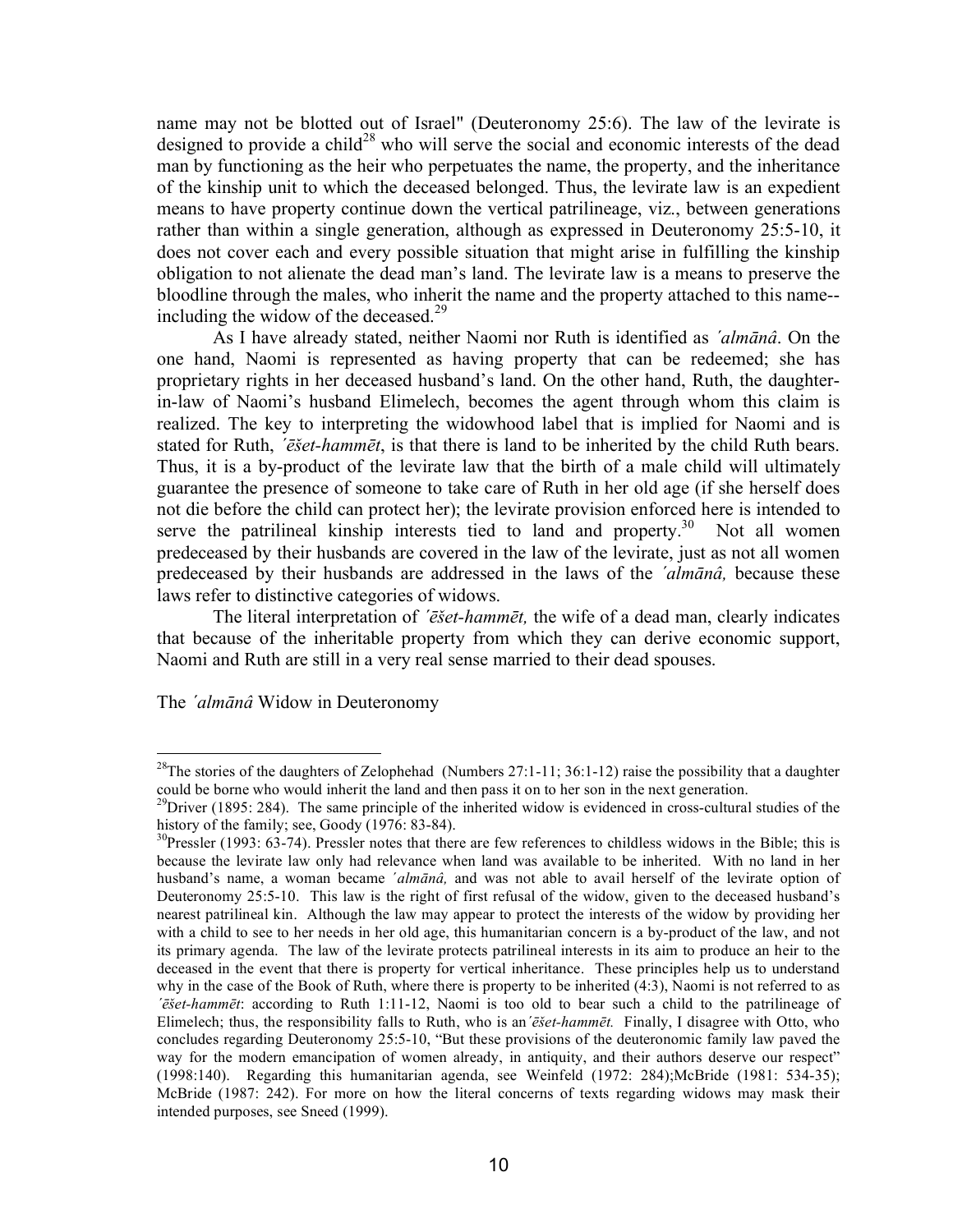The above distinctions in categories of widows finds support in the only three texts in the entire Hebrew Bible that make specific economic provisions for the dire straits of the  $'$ *almānâ* widow,<sup>31</sup> the poorest of the spectrum of widows, women who we may imagine begging at the city gates. We turn now to consider briefly Deuteronomy 14:28-29; 24:19- 21; and  $26:12 - 13^{32}$ 

The evidence marshaled for interpreting the ´*almānâ* widow in economic terms in the Hebrew Bible finds support in the work of Lohfink, who investigates poverty in biblical law and concludes that the class of individuals included in the category of *´ebyôn* and  $\partial \bar{a}n\hat{i}$ , "the poor," shifts from one biblical law code to the next.<sup>33</sup> Lohfink convincingly argues that in Deuteronomy the triad, the widow (´*almānâ*), the fatherless orphan (*yātôm)* and the sojourner (*gēr)*,--united by their landlessness--a group traditionally understood as the poor throughout the Hebrew Bible, is a separate category from the poor, identified by the words *´ebyôn* and *`ānî*, although the triad is still in need of support.

In two of the three laws in Deuteronomy with explicit economic directives for those in need, the tithing law of Deuteronomy 14:28-29 and its follow-up in 26:12-13, the traditional triad of the widow, the fatherless orphan and the sojourner has been expanded to include the disenfranchised rural priests whose economic livelihood dried up with the Deuteronomic centralization of worship in Jerusalem.<sup>34</sup> The addition of the Levites, a group without land, to the list of individuals in need of the tithing provisions, viz., the widow, the fatherless orphan, and the sojourner, establishes unambiguously that the common link in this list is landlessness, and establishes that the ´*almānâ* widow is a landless woman.<sup>35</sup>

<sup>&</sup>lt;sup>31</sup>To be an inherited widow upon the death of one's husband would not preclude the possibility of being an ´*almānâ* widow later in time. Thus, what if there were no available male to carry out the levirate responsibilities, or the available men proved to be barren? Another possibility that would present problems for the inherited widow would be if she were infertile.

<sup>&</sup>lt;sup>32</sup>Although the implications of Deuteronomy 15:11 are economic ("you shall generously open you hand"), the text does not explicitly refer to provisions for the

<sup>´</sup>*almānâ* widow. The economic implications of deuteronomic legislation has

already been established; see, e.g. Steinberg (1991) and Glass (2000).

 $33$ See Lohfink (1991: 34-50). Lohfink draws his conclusions on the significant

differences in biblical attitudes towards the poor based on his study of the

Covenant Code (Exodus 20:22-23:33), Deuteronomy, and the Holiness Code in

Leviticus. Within these laws ´*almānâ* occurs in Exodus 22:21, 23; Deuteronomy 10:18; 14:29; 16:11, 14; 24:17, 19, 20, 21; 26:12, 13; 27:19; Leviticus 21:14; 22:12. The grouping of widow, fatherless orphan, and sojourner occurs in all of the above citations in Deuteronomy, except in 10:18. Deuteronomy 10:18 differs from the others ("He [Yahweh] executes justice for the fatherless orphan and the ´*almānâ,* and loves the sojourner, providing food and clothing") although it ultimately includes all three categories of individuals. For a general discussion of poverty in the Hebrew Bible, see Pleins (1992: 420-14). On the relationship between Deuteronomy and the Covenant Code, see Levinson (1997).

<sup>&</sup>lt;sup>34</sup>Cf. Leviticus 19:9-10. For more on the economic repercussions of this shift to more centralized government, typically dated to the time of Josiah's reforms, and reactions to the new policies, see Gottwald  $(1993: 12-14).$ 

 $35$ Lohfink (1991: 44) maintains, "It became clear that what Deuteronomy does in these laws is not to add new groups to the poor, but rather to change the structures of society, so as to provide support for those groups which, for very different reasons, are not in a position to live off their own land. If that system worked, these groups could no longer be considered poor….A widow then has the same status as, e.g., a Levite, who according to Deuteronomy, is a very honored person in Israel." It seems to me that this legislation is ideological and in practical terms does little to alleviate the needs of those without land to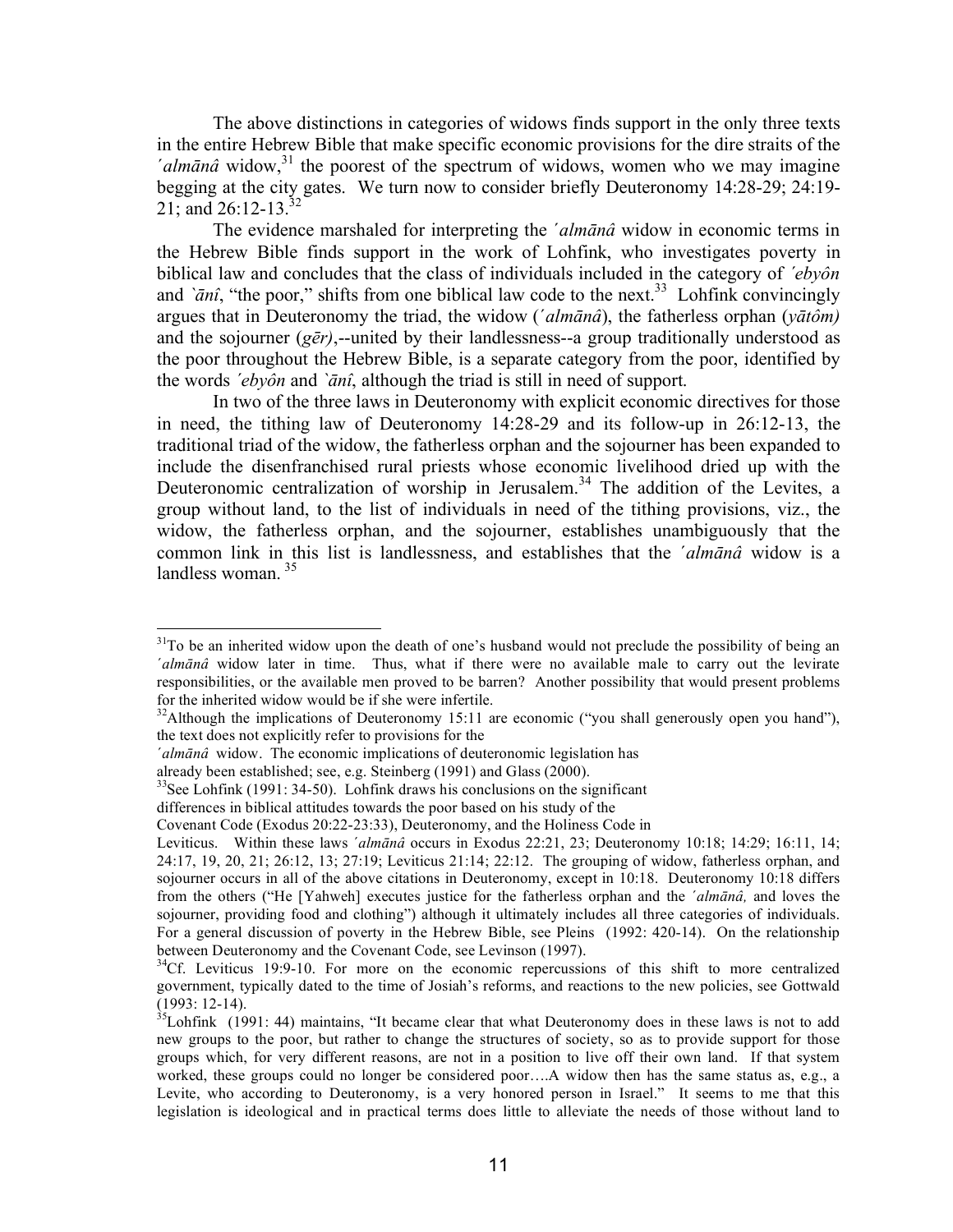The logic of tithing is explained in Numbers 18:21-24. Tithing is intended to give economic support to those who have no land to support themselves; tithing is equivalent to taxation, and results in a redistribution of goods from local landed citizens to the landless. In light of Lohfink's work that demonstrates that the ´*almānâ* is not grouped with the *´ebyôn* and *`ānî* in Deuteronomy, but instead indicates a different category of indigent individuals, the listing of the Levites with the widow in the tithing laws of Deuteronomy demonstrates that this tri-yearly tithe aims to support those individuals without land by which to support themselves. Ultimately, Deuteronomy creates a socioeconomic class that is also a poverty category, with the result that the landless, including the ´*almānâ* widow, depended upon the landed for economic welfare. 36

# **4. Conclusions**

l

The foregoing analysis increases our scope of understanding of the spectrum of widowhood in biblical Israel. Our perspective builds on the economic basis for marriage, as a social mechanism to reinforce kinship boundaries. The socioeconomic nature of marriage underscores the connection between patrilineal descent and the existence of inherited property, and results in economic differentiation between kinship groups. The existence of inheritable property is the variable that determines the intersection of economic class interests, related to the reproduction of the patrilineage for purposes of a system of the transmission of property through inheritance, and gender construction, because different categories of widows are found in the biblical text based on whether or not there is inheritable property. Patterns of transmission of inheritance are based on vertical

patrilineal descent principles.

Future discussions of widows in biblical Israel must utilize terminology that distinguishes different categories of widows. I suggest that henceforth we distinguish between the ´*almānâ* widow, a woman without economic resources after the death of her husband, and what I have labeled, the inherited widow, an *´iššâ*-´*almānâ,* an inherited widow with sons, or an *´ēšet-hammēt,* a woman who is transferred by levirate procedures to the nearest patrilineal kin of her husband. According to this categorization of widows, ´*almānâ* should be understood as an adjective with economic implications, describing a particular category of widows who are predeceased by a spouse with no inheritable property. By contrast, an inherited widow is one who is married into a landed family. The property and the subsequent son, if any, are affiliated to the name of the woman's deceased husband, rather than her levirate spouse. However, if the ´*almānâ* widow subsequently remarries outside the patrilineage of her deceased husband, any sons she bears are affiliated to the patrilineage of her new spouse. Ultimately then, there are different economic circumstances that separate one category of widows from the other, and the distinction depends on whether or not the primary wife is married into a landholding family. Possibly, future research will recover other more subtle nuances in the spectrum of widows. As we reconstruct widowhood in the biblical text we must recognize that in ancient Israel all widows, mothers of sons and mothers without sons, or simply childless

provide them with food and the means of an economic livelihood. Lohfink concludes, "The problem with this Deuteronomic view seems to have been that nobody believed in it" (47).

 $^{36}$ For more on the exploitation of this group of individuals, see Bennett (2002).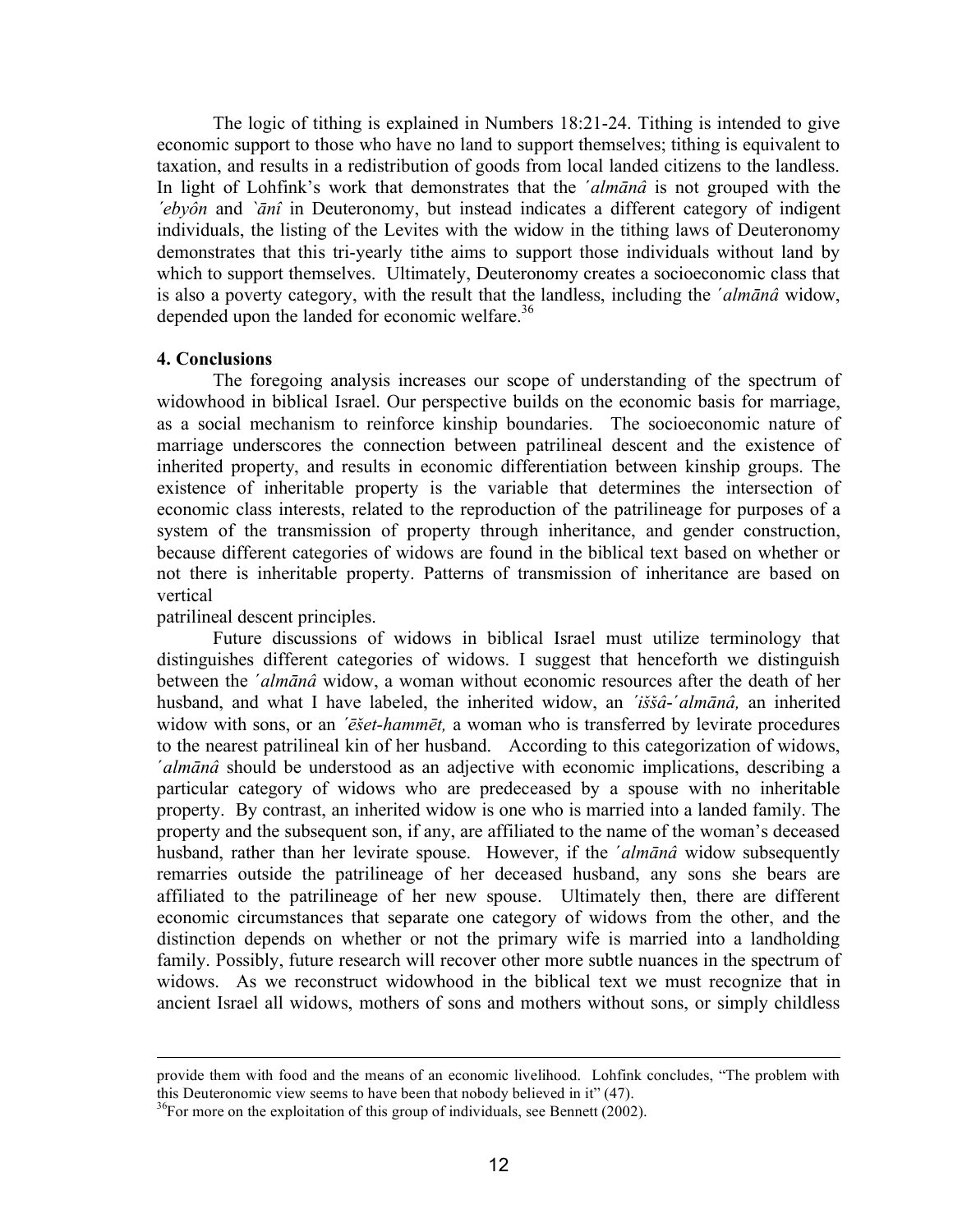widows, whether they were landed or landless, had to depend on others for support of one form or another.

Finally, on a methodological note, this study demonstrates the value of combining historical etymological analysis with ahistorical comparative anthropological studies for illumining biblical data. We must analyze biblical texts based not only on the etymology of the word ´*almānâ* and its Semitic counterparts, but incorporate into our understanding of widows in biblical Israel the contexts and the usages of distinctive terminology for these women. $37$ 

# **Bibliography**

Ackerman, Susan 1998. *Warrior, Dancer, Seductress, Queen: Women in Judges and Biblical Israel.* Anchor Bible Reference Library. New York: Doubleday.

Baab, Otto J. 1962. "Widow." Pp. 842-43 in *Interpreter's Dictionary of the Bible*, vol. 4, ed. G. A. Buttrick. Nashville: Abingdon.

Bendor, Shunya 1996.*The Social Structure of Ancient Israel: The Institution of the Family (Beit ´Ab) from the Settlement to the End of the Monarchy.* Jerusalem Biblical Studies 7. Jerusalem:Simor Ltd.

Bennett, Harold V 2002. *Injustice Made Legal: Deuteronomic Law and the Plight of Widows, Strangers, and Orphans in Ancient Israel.* Grand Rapids, MI: William B. Eerdmans.

Bird, Phyllis 1989. "The Harlot as Heroine: Narrative Art and Social Presuppositions in Three Old Testament Texts." Pp. 119-39 in *Narrative Research on the Hebrew Bible. Semeia* 46, ed. M. Amihai; G. W. Coats; A. M. Solomon. Chico, CA: Scholars Press.

Botterweck, G. Johannes, and H. Ringgren, eds. 1974--. *Theological Dictionary of the Old Testament*. Translated J. T. Willis, G. W. Bromiley, and D. E. Green, 8 vols. Grand Rapids, MI: William B. Eerdmans.

Brichto, Herbert Chanan 1973. *"*Kin, Cult, Land and Afterlife—A Biblical Complex." *Hebrew Union College Annual* 44: 1-54.

Camp, Claudia 1981. "The Wise Women of 2 Samuel: A Role Model for Women in Early Israel?." *Catholic Biblical Quarterly* 43: 14-29.

Carmody, Denise 1988. *Biblical Woman: Contemporary Reflections on Scriptural Texts.* New York: Crossroad.

Coats, George W 1972. "Widow's Rights: A Crux in the Structure of Genesis 38." *Catholic Biblical Quarterly* 34: 461-66.

<sup>&</sup>lt;sup>37</sup>I thank Marvin Israel and Peggy L. Day for their valuable suggestions and their insightful critical remarks about this paper.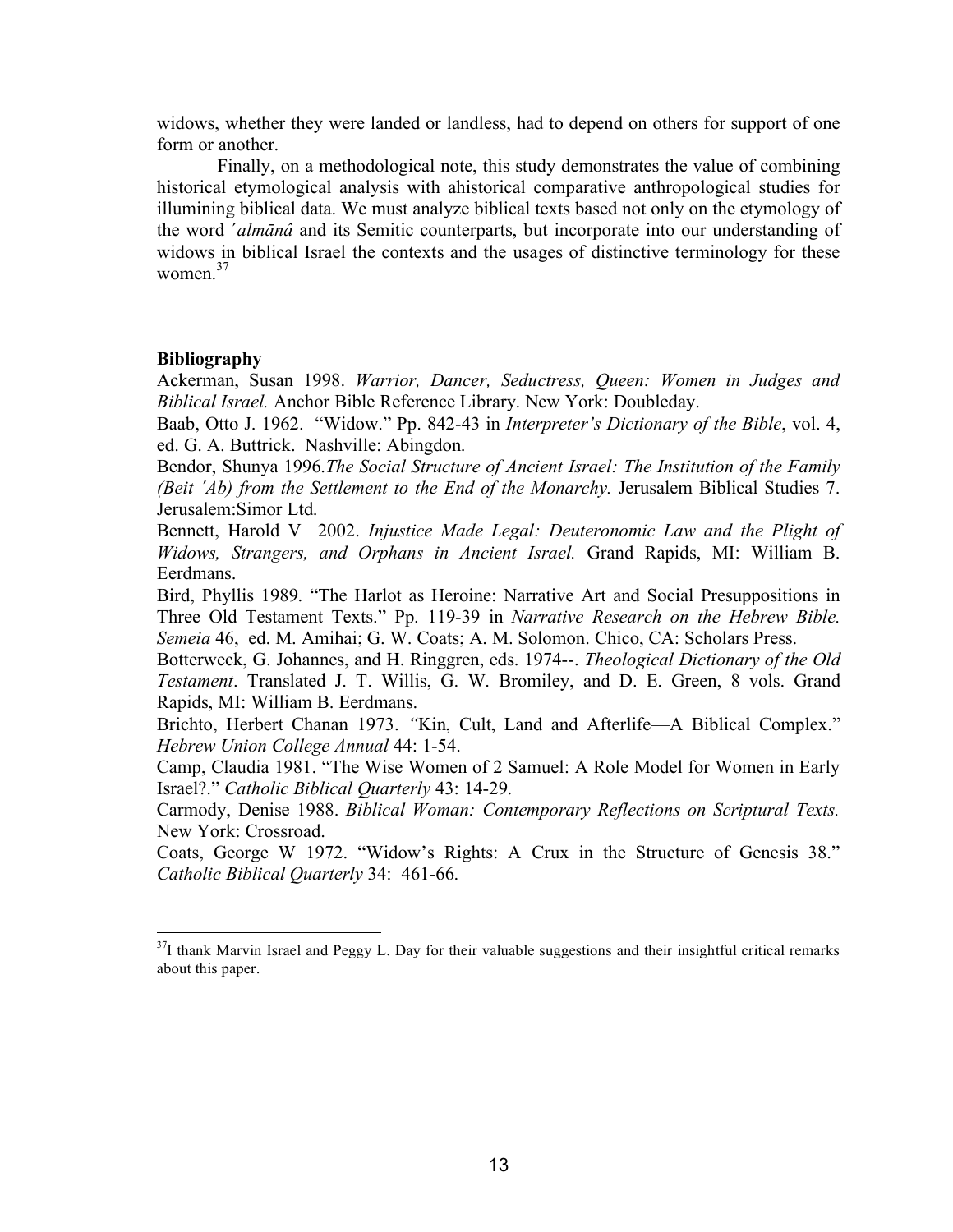*-----.* 1983. *Genesis with an Introduction to Narrative Literature.* The Forms of Old Testament Literature Volume 1. Grand Rapids, MI: William B. Eerdmans.

Driver, Samuel R 1895. *A Critical and Exegetical Commentary on Deuteronomy.* International Critical Commentary. Edinburgh: T. and T. Clark.

Fensham, Frank C 1962. "Widow, Orphan and the Poor in Ancient Near Eastern Legal and Wisdom Literature." *Journal of Near Eastern Studies* 21: 129-39.

Fisch, Harold 1982. "Ruth and the Structure of Covenant History. " *Vetus Testamentum* 32 : 425-37.

Glass, Zipporah 2000. "Land, Slave Labor and Law: Engaging Ancient Israel's Economy." *Journal for the Study of the Old Testament* 91: 27-39.

Goody, Jack 1962. *Death, Property and the Ancestors: A Study of the Mortuary Customs of the Lodagaa of West Africa.* Stanford: Stanford University Press.

-----. 1976. *Production and Reproduction: A Comparative Study of the Domestic Domain.* Cambridge Studies in Social Anthropology. Cambridge: Cambridge University Press.

-----. 1990. *The Orient, the Ancient and the Primitive: Systems of Marriage and the Family in the Pre-industrial Societies of Eurasia.* Cambridge: Cambridge University Press.

Gottwald, Norman K 1993. "Social Class as a Hermeneutical Category in Biblical Studies. " *Journal of Biblical Literature* 112: 3-22.

Koehler, Ludwig, W. Baumgartner and J. J. Stamm 1994-1999. *The Hebrew and Aramaic Lexicon of the Old Testament.* Translated and edited under the supervision of M. E. J. Richardson, 4 vols. Leiden: Brill.

Harris, Rivkah 1992. "Women (Mesopotamia)." P. 949 in *Anchor Bible Dictionary,* vol. 6, ed. D. N. Freedman. New York: Doubleday.

Hamilton, V. P. 1992. "Marriage (Old Testament and Ancient Near East). Pp. 559-69 in *Anchor Bible Dictionary,* vol. 4, ed. D. N. Freedman. New York: Doubleday.

Hiebert, Paula S 1989. "Whence Shall Help Come to Me?': The Biblical Widow." Pp. 124-41 in *Gender and Difference in Ancient Israel*, ed. P. L. Day. Minneapolis: Fortress.

Hoftijzer, Jacob 1970. "David and the Tekoite Woman." *Vetus Testamentum* 20:419-44.

Jackson, Bernard 2000. *Studies in the Semiotics of Biblical Law*. Journal for the Study of the Old Testament: Supplement Series 314. Sheffield: Sheffield Academic Press.

Kalmin, Richard 1992. "Levirate Law." Pp. 296-97 in *Anchor Bible Dictionary,* vol. 4, ed. D. N. Freedman. New York: Doubleday*.*

Laffery, Alice L1988. *An Introduction to the Old Testament: A Feminist Perspective.* Philadelphia: Fortress Press.

Levinson, Bernard M 1997. *Deuteronomy and the Hermeneutics of Legal Innovation.* New York: Oxford University Press.

Lohfink, Norbert 1991. "Poverty in the Laws of the Ancient Near East and of the Bible. " *Theological Studies* 52: 34-50.

Lopata, Helena Z. 1987. "Widowhood: World Perspectives on Support Systems." Pp. 1-23 in *Widows: Volume 1, The Middle East, Asia, and the Pacific*, ed. H. Lopata. Durham: Duke University Press.

McBride, Samuel Dean 1981. "Deuteronomium." *Theologische Realenzyklopädie* 8: 534- 35;

-----. 1987. "Polity of the Covenant People," *Interpretation* 41: 229-43.

Merendino, Rosario Pius 1969. *Das Deuteronomische Gesetz*. Bonner biblische Beiträge 31. Bonn: Peter Hanstein, 1969.